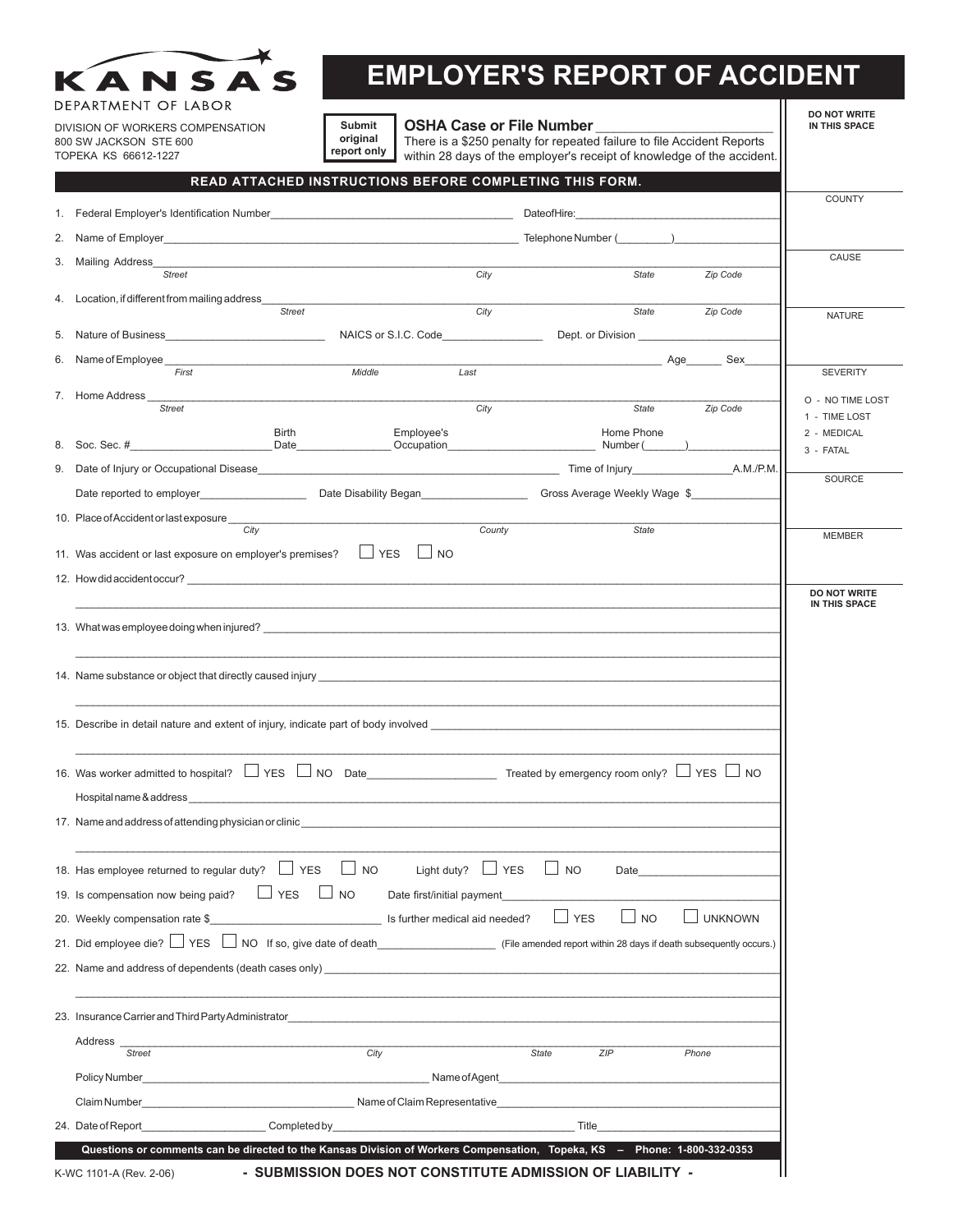## **OSHA Case Information** (not to be filed with the Division of Workers Compensation)

|     | 25. Case number from the Log                                                                                                                                                                                                                                                                                    |             | (Transfer the case number from the Log after you record the case.) |  |  |
|-----|-----------------------------------------------------------------------------------------------------------------------------------------------------------------------------------------------------------------------------------------------------------------------------------------------------------------|-------------|--------------------------------------------------------------------|--|--|
|     | 26. Date of injury or illness                                                                                                                                                                                                                                                                                   |             |                                                                    |  |  |
|     | 27. Time employee began work ________________                                                                                                                                                                                                                                                                   | A.M. / P.M. |                                                                    |  |  |
|     |                                                                                                                                                                                                                                                                                                                 | A.M. / P.M. | Check if time cannot be determined.                                |  |  |
| 29. | What was the employee doing just before the incident occurred? Describe the activity, as well as the tools,<br>equipment or material the employee was using. Be specific. Examples: "climbing a ladder while carrying roofing<br>materials"; "spraying chlorine from hand sprayer"; "daily computer key-entry." |             |                                                                    |  |  |

30. What happened? Tell us how the injury occurred. Examples: "When ladder slipped on wet floor, worker fell 20 feet"; "Worker was spraying with chlorine when gasket broke during replacement"; "Worker developed soreness in wrist over time."

31. What was the injury or illness? Tell us the part of the body that was affected and how it was affected. Be more specific than "hurt," "pain," or "sore." Examples: "strained back"; "chemical burn, hand"; "carpal tunnel syndrome."

32. What object or substance directly harmed the employee? Examples: "concrete floor"; "chlorine"; "radial arm saw". If this question does not apply to the incident, leave blank.

33. If the employee died, when did death occur? Date of death